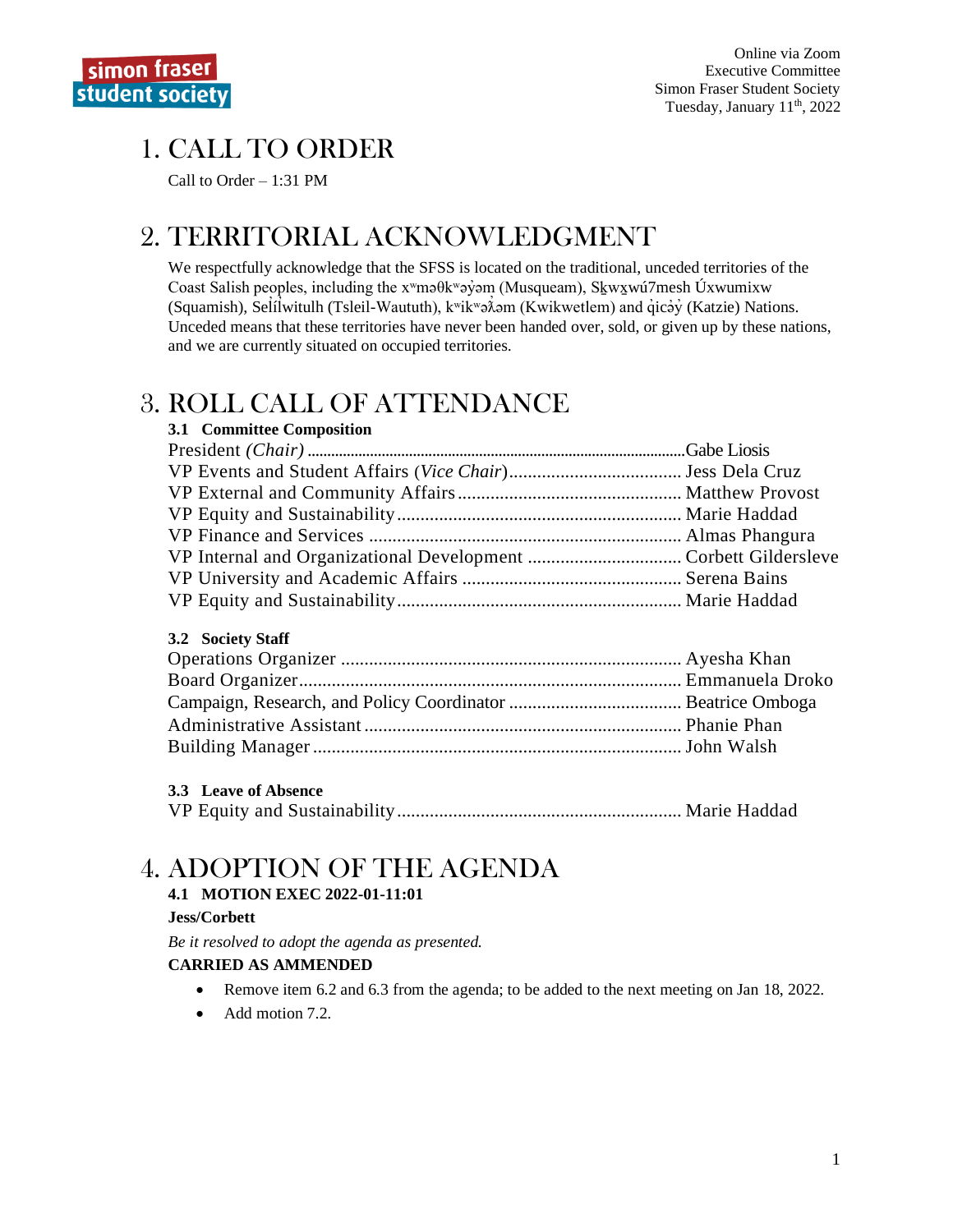## 5. PRESENTATION

#### **5.1 Gondola Campaign Action Plan - Presented by Muriel**

- Campaigning for the gondola will be happening online (social medie, emails, etc.), aiming to gain student support.
- Virtual Town Hall with Translink, SFU, SFSS, and GSS to inform about the project.
- Send out letters to Burnaby City councilors before their vote on January 18, 2022.

## 6. REPORTS

#### **6.1 Report on SFSS COVID-19 Response (Roundtable) – Gabe**

**SUBMITTED BY:** President (Chair) "Gabe Liosis"

- SUB closed from January 4 -12 with changes to prevent people from congregating.
- Scheduled a press conference for Friday, January 21, 2022 to share results of the survey to propose how to move forward with the Spring term.
- Survey has been sent out on Monday, January 10, 2022, due to problems there might be a need to postpone the press conference.

## 7. NEW BUSINESS

#### **7.1 Tech Equipment Rental - MOTION EXEC 2022-01-11:02**

**SUBMITTED BY:** VP Internal & Organizational Development "Corbett Gildersleve" **Corbett/Jess**

*Whereas Council has already agreed to purchase office equipment for staff and Council through SFU; Whereas there will be a lengthy delay in procuring this equipment;*

*Whereas with the return to remote work for staff, there is need for the procurement of laptops for some staff so they can do their work;*

*Whereas the Operations Organizer has researched a solution where we can rent laptops on a weekly basis;*

*Be it resolved that the Executive Committee approve up to \$5,000 from X as temporary spending to rent tech equipment for staff to use during this period of remote work, while we wait for previously ordered equipment from SFU to arrive.*

*Be it further resolved that the Executive Committee recommends to Council to approve, if needed by its January 19th meeting, any additional spending required to continue renting tech equipment for staff who need it until the previously ordered equipment from SFU arrives.*

#### **CARRIED AS AMENDED**

- Change "up to \$5,000" to "up to \$2,900."
- Strike X and replace with "line item 720/31."

#### **7.2 COVID-19 Student Feedback Survey Gift cards, on behalf of ESAC - MOTION EXEC 2022-01-11:03**

**SUBMITTED BY:** VP Events and Student Affairs (Vice Chair) "Jess Dela Cruz" **Jess/Corbett**

*Whereas, the SFSS Executive Committee with the support of SFSS Staff and Non-Executive*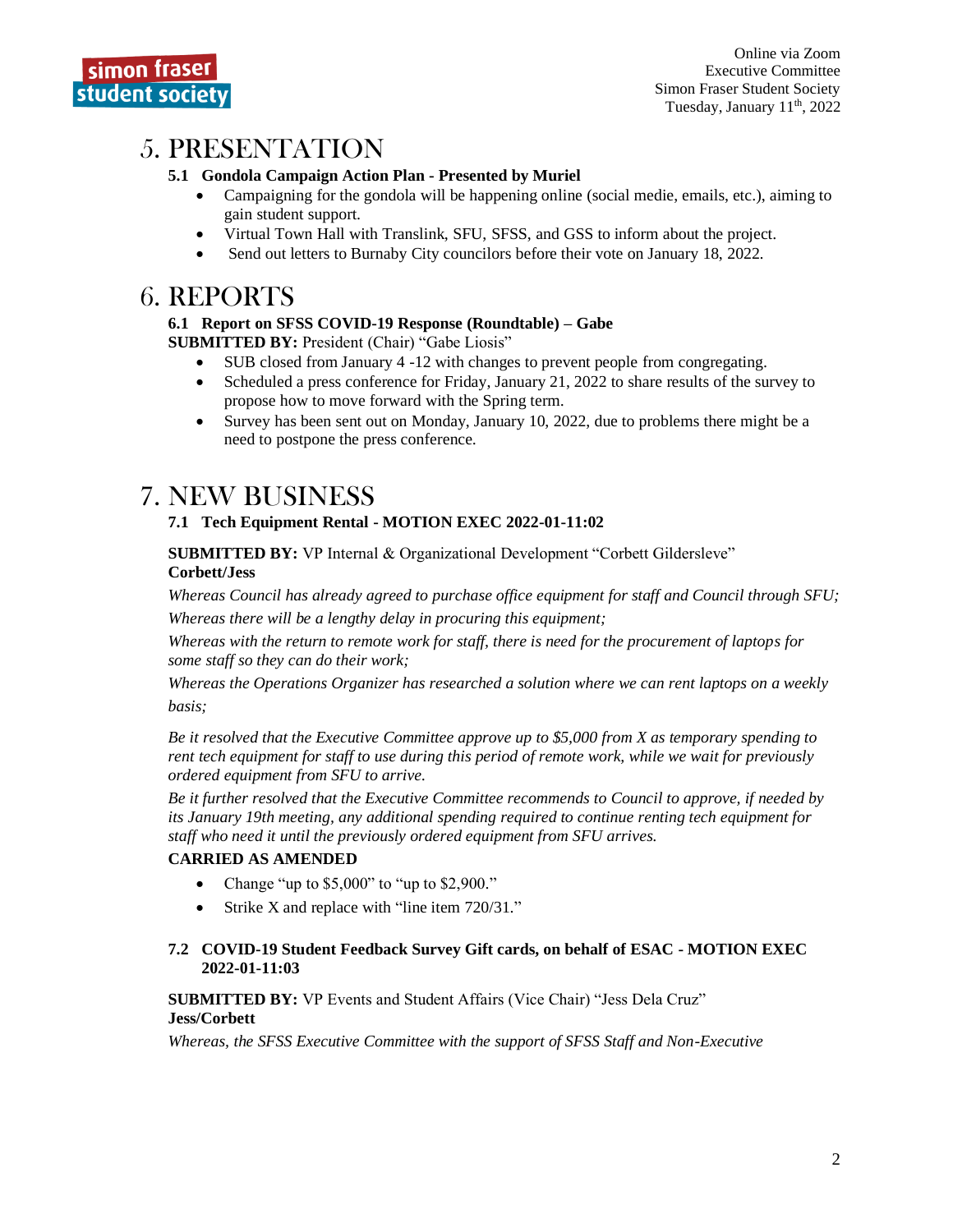

*Councillors created a Survey titled, "Learning Experience and COVID-19 Student Feedback Survey" to "collect students' feedback on the in-person teaching and hybrid learning model adopted by SFU during the Fall 2021 semester,"* 

*Whereas, this survey will be open to SFU Undergraduates and SFSS Membership only,*

*Whereas, the data collection "will help guide the SFSS and the calls to action toward SFU and the B.C. government for the duration of the Spring 2022 semester"*

*Whereas, VP Events & Student Affairs, Jess Dela Cruz is chair of Events & Student Affairs Committee (ESAC) and will use this a portion of this budget to provide \$1500.00 worth of e-gift cards to students who win the draw for completion of the survey,*

*Whereas, ESAC has been unable to pass motions through the committee as they have been unable to meet quorum and can only get through discussion items; therefore, is unable to have this motion under ESAC,*

*Whereas, it is good practice to have motions passed through live, recorded meetings with meeting minutes instead of email motions for transparency, for record, and for discussion,*

*Be it resolved that VP Events & Student Affairs will notify ESAC of this motion at next ESAC formal meeting,*

*Be it further resolved that Executive Committee pass this reimbursement worth \$1500.00 through Executive Committee on behalf of ESAC,*

*Be it further resolved that \$1500.00 will be taken from line item 816/20 (Events Committee) budget.* **CARRIED UNANIMOUSLY** 

### 8. DISCUSSION ITEMS

#### **8.1 Elections & Referenda Spring 2022**

**SUBMITTED BY:** VP Internal & Organizational Development "Corbett Gildersleve" **BLURB**: Discussion around how to campaign and advertise for the referendum questions in the Spring 2022 elections, as well as advertising to students what each Executive Committee position is for people who are interested in running in the General Elections. For example, working with The Peak and CJSF on getting information out there. Executives could also create their own videos about their portfolios and their experiences.

#### **8.2 Work Reports**

**SUBMITTED BY:** VP Internal & Organizational Development "Corbett Gildersleve" **BLURB:** What is the progress on Executives' work reports?

#### **8.3 Reminder to finish you SOP DRAFTS by end of February 2022**

**SUBMITTED BY:** Policy, Research & Community Affairs Coordinator "Beaty Omboga"

### 9. ADJOURNMENT

**9.1 MOTION EXEC 2022-01-11:03** 

**Jess/Matthew**

*Be it resolved to adjourn the meeting at 2:29 PM* **CARRIED UNANIMOUSLY**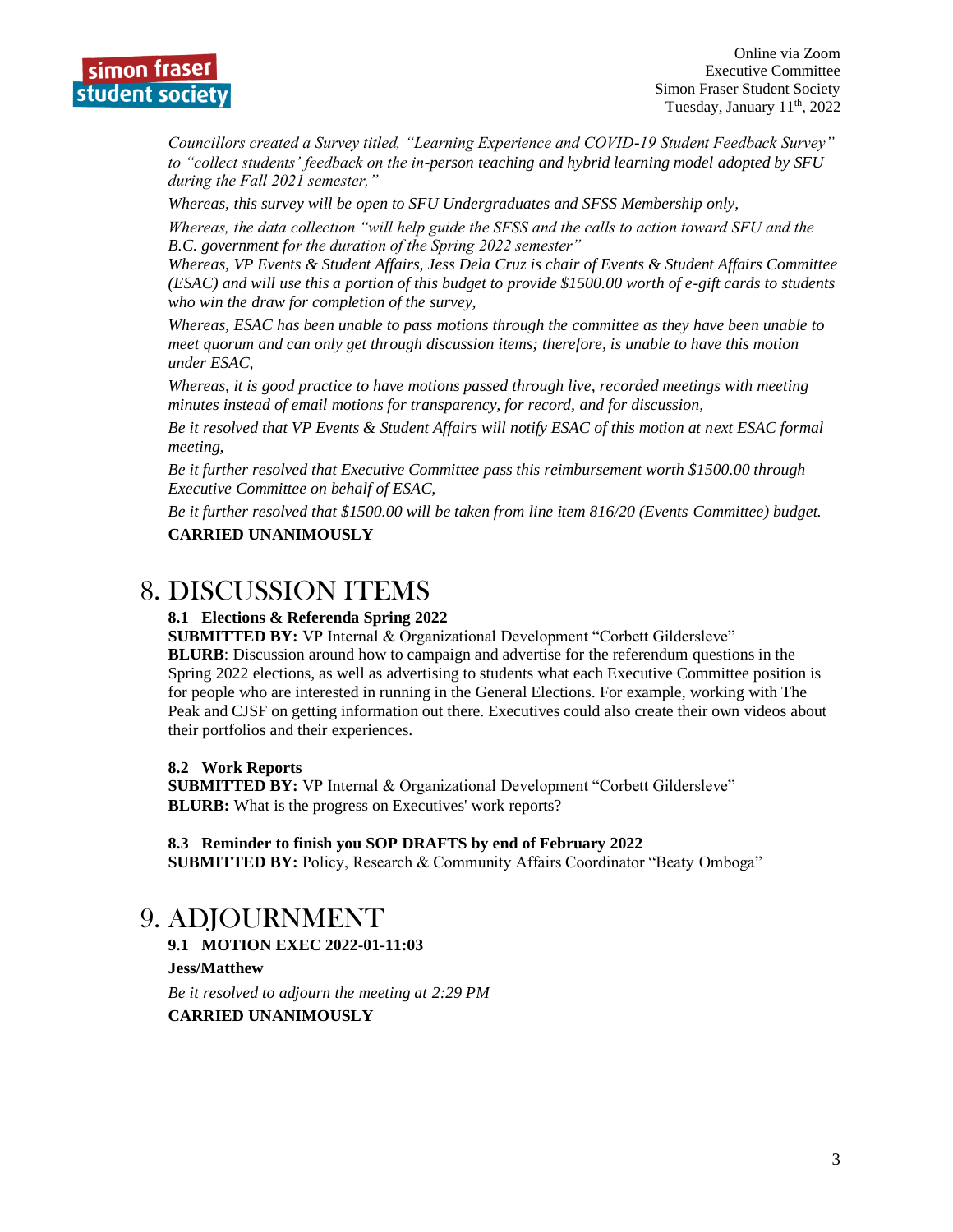| Name         | Role                   | Need           | Downtown Rental Division | Rental Length |
|--------------|------------------------|----------------|--------------------------|---------------|
| Joelle       | OOC Coord              | <b>Windows</b> | \$149.00                 | Month         |
| Athena       | <b>WC Coord</b>        | <b>Windows</b> | \$149.00                 | Month         |
| <b>Ricky</b> | <b>MSC Clubs Coord</b> | Windows        | \$149.00                 | Month         |
| <b>Ilham</b> | Comms Coord            | High End Mac   | \$329.00                 | Month         |
| Melanie      | <b>MSC Clubs Coord</b> | Windows        | \$149.00                 | Month         |
| Muriel       | <b>Campaigns Coord</b> | Windows        | \$149.00                 | Month         |
| Sam Robinson |                        | <b>Windows</b> | \$149.00                 | Month         |
| Back Up 1    |                        | High End Mac   | \$329.00                 | Month         |
| Back Up 2    |                        | Windows        | \$149.00                 | Month         |
| Back Up 3    |                        | <b>Windows</b> | \$149.00                 | Month         |
| Back Up 4    |                        | <b>Windows</b> | \$149.00                 | Month         |
| Back Up 5    |                        | Windows        | \$149.00                 | Month         |
|              |                        |                |                          |               |
| Taxes        |                        |                | \$2,405.76               |               |
| Contingency  |                        |                | \$2,766.62               |               |